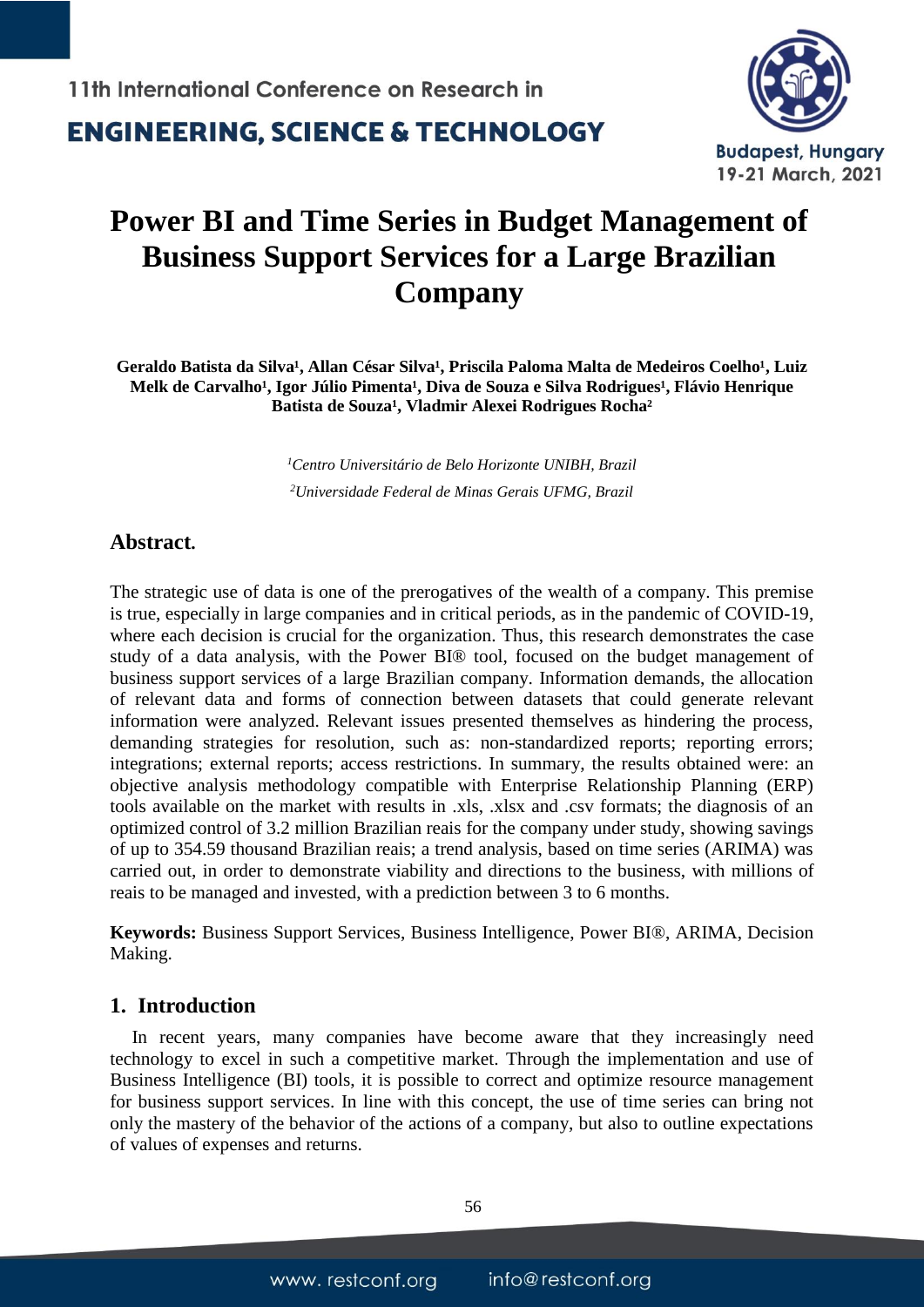

For Lira et al (2019), the contemporary world requires companies to be able to meet market demands in a timely manner and constantly prospect scenarios, making them increasingly competitive in order to guarantee the development and the permanence in the current scenario. After all, the pressure of the market falls on management and demands a fast process of capturing, integrating and interpreting. Therefore, software that performs this function is very useful in a company. According to Gartner (2018), the concept of BI is based on the transformation of data into information, then decisions and, finally, actions. The use of BI can optimize work processes, budget management and business support services. What characterizes a valuable strategic support, since the lack of accuracy in the budget projection generates unexpected expenses, in the same way that increasing the budget also impacts the freezing of current assets, consequently investment is lost (Ain et al., 2019).

According to Božič & Dimovski (2019), amidst almost unrestricted access to information, it becomes necessary to be able to filter it, and BI can help in two fundamental issues: reduce costs and increase revenues. With BI as an available resource, in addition to an efficient data management, analyzes with a focus on time series can be made feasible.

Pereira et al. (2019) infers that "time series can be conceptualized as a set of sequential observations of a given variable, expressed in numbers and obtained in a regular period of time". Through them, it is possible to trace behavioral trends, resulted from the analysis of current values in a given period.

Thus, the main objective of this research is to demonstrate a real case study of a process of collecting, analyzing and optimizing data availability, so that they would optimize the budget management process of the business support services of a large company. These tools focused on transforming raw data into coherent and relevant insights for the context of the company, which cooperates with decision making and supports the evaluating trends in resource spending.

As specific objectives, it aims at first, to make a diagnosis of the environment and analyze how separated and how dispersed is the data and how expensive is this analysis for the business. Then, perform an analysis of how a data relocation technique and methodology would be helpful in order to generate competitive reactions. And also, analyze how the data availability optimization process would impact the business. Finally, an assessment, supported by time series, with modeling based on ARIMA (autoregressive integrated movingaverage model), to predict budget trends in the expenditure plan. This work is justified, because thousands of Brazilian reais (or even millions) can be lost in an inefficient management.

### **2. Methods**

### **2.1 Concepts Evaluation**

Two concepts were the basis for this work: BI and Time Series. BI is a term that combines architectures, tools, databases, analytical tools, applications and methodologies applied to analyze and cross a huge amount of information from various data sources, which support decision making (De Castro & Da Silva , 2018; Richards et al., 2019). Time Series, on the other hand, are a set of observations obtained over time, in a given period (Pereira et al,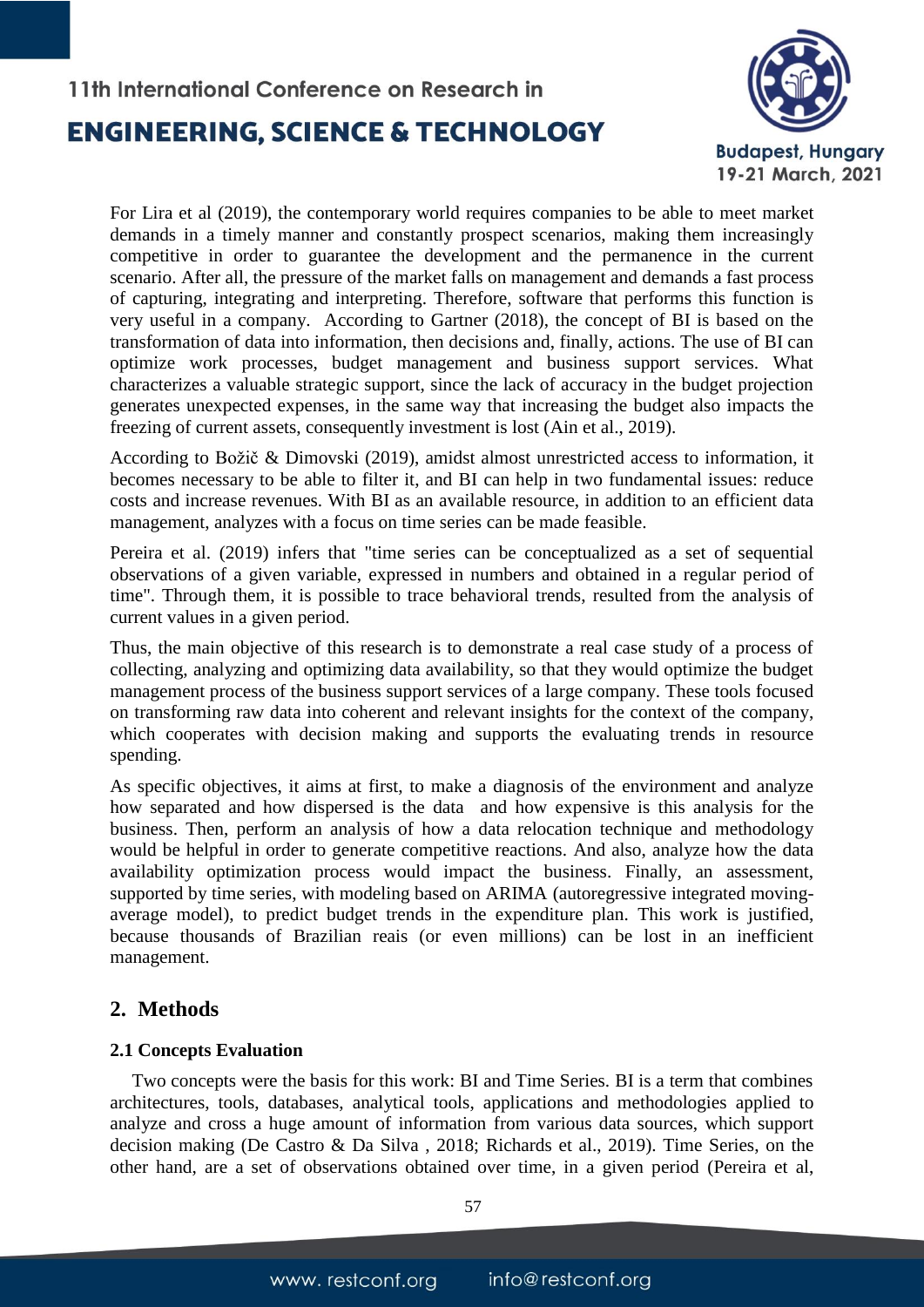# **ENGINEERING. SCIENCE & TECHNOLOGY**

11th International Conference on Research in



2019). Chatfield and Xing (2019), stated that the classification of processes as to stationarity is the basis in the analysis of time series, such that a stationary series can be fully described by its mean, variance and correlation. According to the authors, the time series can be demonstrated as in equation 1:

 ${y_k}_{k=1}^{N_t}$ 

(1)

Where  $k$  is the index and  $N_t$  the total number of samples. In this case, equation 1 is a realization of a stochastic process {*Yt*}, composed of a sequence of random variables *Y*. A stochastic process is considered to be strictly stationary (probability distribution is invariant under time displacement) or stationary in the broad sense (or weak - if its average and covariance are invariant over time). Thus, the series average remains constant, with the addition of new samples, while in a non-stationary series it will present trends. For modeling time series, the ARIMA is widely used, which was the premise of this work.

### **2.2 Analysis Method**

This case study presents a quantitative analysis and a scientific approach to managerial decision making. The approach starts with data, which is manipulated or processed into valuable information for those who make decisions. The actions taken in this were based on the following activities: an environment diagnosis and a data adaptation process were carried out in order to optimize them (the monitoring was carried out at company X from January to June 2019); an experimental process was carried out that analyzed the conjunction of the data service in order to generate strategic information; a return on investment analysis was obtained from the new data service organization. Such analyzes were presented graphically to optimize the representation of the information.

### **3. Results**

In order to preserve the integrity of the information of the company, which is the source of this research data, fictitious nomenclatures were created for platforms. Systems, accounting classifications, branches and their respective cities where the company operates and also the name of the company, that is being referred to as Company X, were changed. A Base of different data sources was considered, such as:

- Three company partner platforms (Travel Service Providers): TPK, a travel booking platform (airline tickets, road tickets, accommodation, vehicle rentals and executive transportation services); XYZ Taxi, a municipal transport service operating throughout the country via APP; AMBER Executive, a national and international taxi transport service;
- A budget management platform called here ORCKY: ORCKY, during the budget cycle, is used to download and upload templates to fill in the expenses of the company, capex, social charges and revenue data. This is because the platform has a standard dataset format for input to its system (Table 1); subsequently ORCKY is used to post purchase requisitions, expenses and CAPEX (funds for the acquisition of capital goods); launches are automatically integrated from ORCKY to SUFIX, a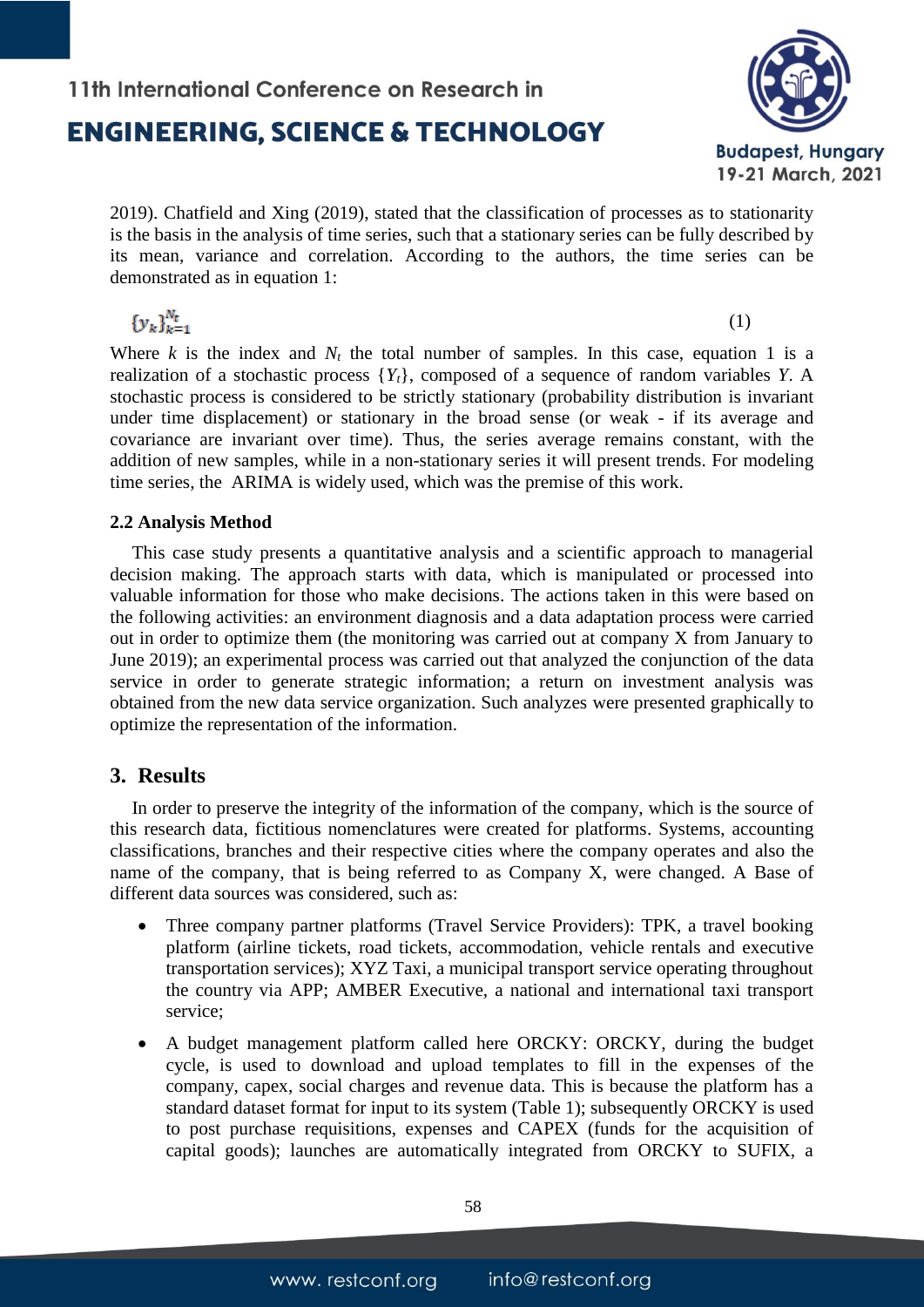

financial ERP integrating the budgeting / launching, tax, accounts payable, accounts receivable and accounting departments.

*Table 1: Budget Model*

| Code Cost Center | Cost Center  | Observation                           | Jan/19 | Feb/19 | Mar/19 |
|------------------|--------------|---------------------------------------|--------|--------|--------|
| MG-101.1001      | MG Matriz BH | Maintenance of the ERP SUFIX system I |        |        |        |
| RS-301.3001      | RS Matiz Sul | Travel snacks and meals               |        |        |        |
| $\sim$           |              |                                       |        |        |        |

*Source: (Authors)*

 Then, DEPLIS, which is a platform for registering suppliers, customers, items and products, is also used to assist priority payment protocols, as well as payments in foreign currencies. The platform also integrates automatically with ERP SUFIX and of course with ORCKY, as this data is a reference for integration.

### **3.1 Processes Analysis**

An analysis of the information generation process was performed (Figure 1). Firstly, it was identified the data sources and performed their extraction, according to their rules, such as, only extraction of series is allowed for the travel platform, over a period of no more than 90 days, which also applies to executive transportation platforms, but each with different dataset standards (reports), to the extent compatible with Excel ® software (xls, xlsx and csv).



*Figure 1: Flowchart of the information generation process*

#### *Source: (Authors)*

As for the ERP system, the monthly extraction is adopted as a rule and in the text.csv extension, otherwise it takes a long time to download the reports (approximately 6 hours). Besides, as the system has a parameterization to disconnect the user when there is no action in the operation of the system for more than 2 hours, this procedure prevents the increase of the period. Then, the datasets that have the same standards are grouped, all are converted to the Excel extension, and the columns that are not necessary for the process are removed. In order to obtain the desired information, it is necessary to pass the reports through treatments generating relationships between them.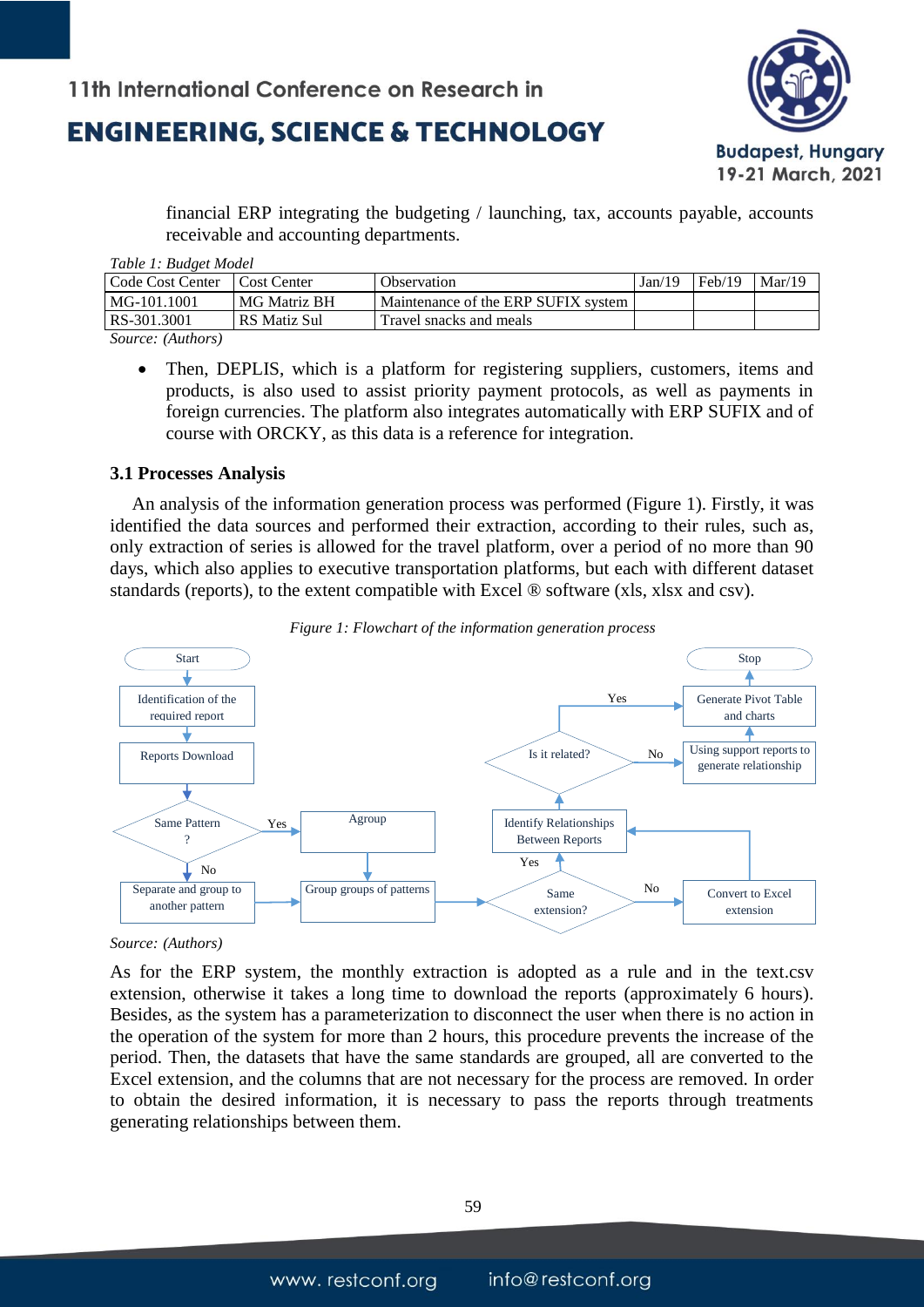

### **3.1.1 Complexity of Activities**

The budget is built with an annual projection, but it has rules for quarterly use, that is, the funds that are not used in the current quarter, cannot be transferred to the next quarter, which is justified, because in theory it was not necessary. Thus, assertiveness is expected in the managers' forecasts, regarding the use of the resources during the period, because for any company to keep money in cash is a huge loss and the ideal would be to invest the money with a predetermined term, with redemption of it, only one day before the commitments foreseen in the budget cycle. However, in reality, this is not what happens, as it is very difficult to have this assertiveness in the face of difficulties related to: Errors in the Reports; Reporting Without Standards; Access Restrictions; External Reports (without integration); Integrations between ERP systems and platforms.

The datasets are diverse, which contain incomplete data, with little or no correlation between them, requiring specific treatments. This denotes that the analyst needs to have great knowledge of the procedures processes of the company. In view of the problems mentioned, the analyst needs to download from SUFLIX, several datasets that contain scattered and incomplete data, cross-check the information, mining this data in order to find or create relationships between them, building a dataset that presents a managerial view closing the use of the budget by periods, by cost centers, by companies, in short, making it understandable to interested parties (Figure 2).

The analysis is necessary so that the managers have information about the resources that still remain, facilitating the decision making, justifying with the history of the data, the budget composition for the next periods. The company uses this analysis to take preventive actions, improvements, in relation to the use of resources provided in the budget, assessing the successes and failures achieved by the company, by specific sectors or projects. They also serve to assess whether there are sufficient resources for their assumed commitments and whether it is possible to start other projects, which may be necessary in the process of improving results.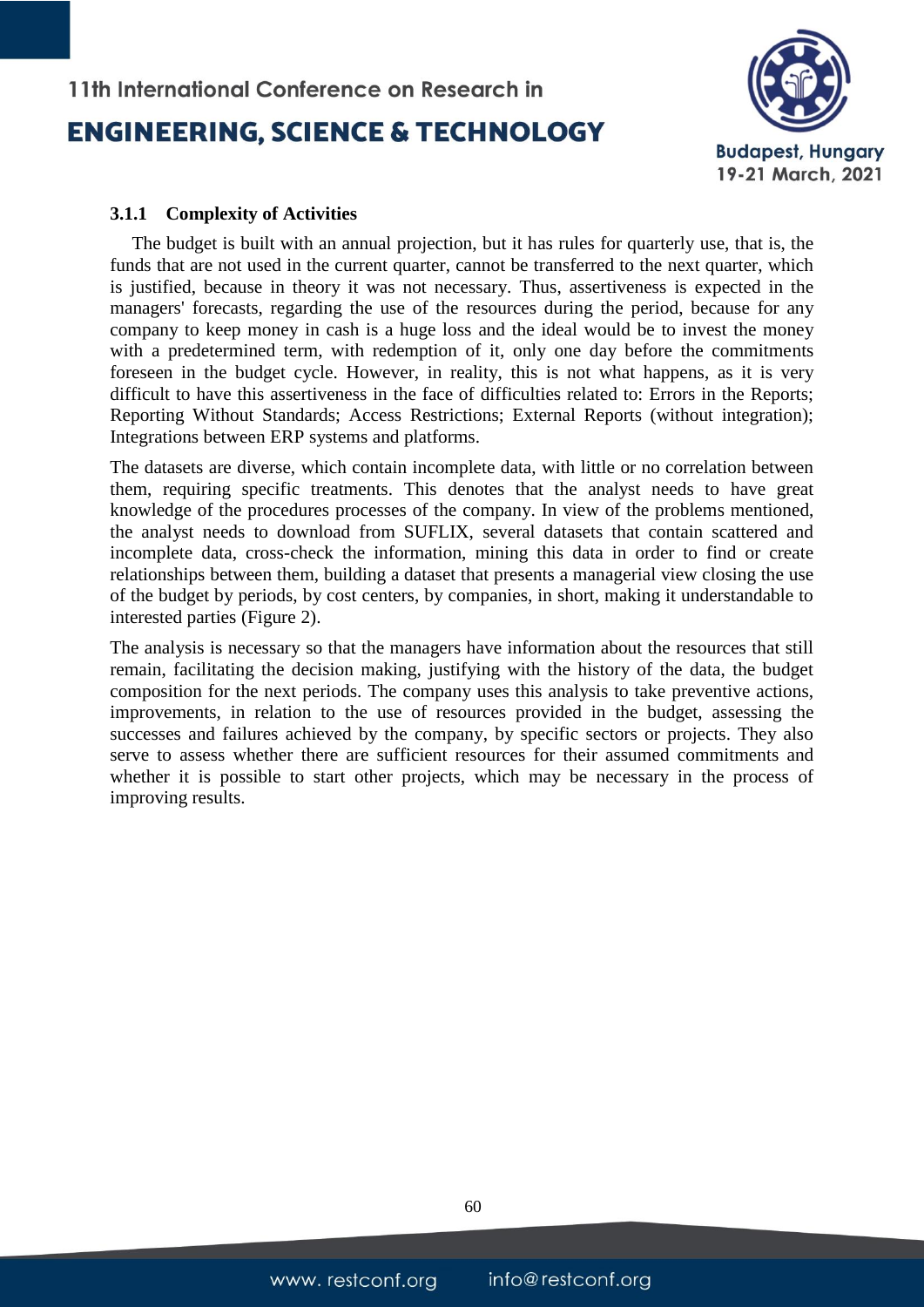## 11th International Conference on Research in

## **ENGINEERING. SCIENCE & TECHNOLOGY**





*Source: (Authors)*

### **3.2 Data Processing**

An important phase of the budgeting process is the preparation of the different reports in the search for understanding, organization, treatment and control of the data obtained. This is necessary since each set of them, presents themselves with specific standards, some with unnecessary information for the results that are at this point, others are missing information, which is only found in a third report used to compose that information. For this study, it was determined that only the data on travel expenses will be used for the results presented in this work, so it is said that there will be five sources of data, presented as provided in Table 2.

In the TPK datasets it contains all the information needed for the result, however concatenated or in another format, making it necessary to use the resources of the Excel® tools, to carry out the modifications on them to adjust to the needs of the process proposed in this work. The XYZ and AMBER reports also contain this information, however with completely different standards and configurations from TPK, as do SUFIX and ORCKY. Thus, the first action is to study the datasets to understand the dispositions of the data. Defining how the data presentation standardization will be, the treatment must be performed using Excel® formulas and resources, eliminating the columns that are not necessary, creating others to cross data between the datasets.

| Data type                                                      | Data source | Data type                                      | Data source                  |
|----------------------------------------------------------------|-------------|------------------------------------------------|------------------------------|
| flight tickets                                                 | TPK         | Transfer                                       | <b>SUFIX - ERP Financial</b> |
| <b>Hotels</b>                                                  | TPK         | Reimbursements                                 | <b>SUFIX - ERP Financial</b> |
| Rental car                                                     | TPK         | Suppliers informations                         | <b>SUFIX - ERP Financial</b> |
| National taxi                                                  | XYZ.        | Cost center informations SUFIX - ERP Financial |                              |
| National and international taxi AMBER Executive National total |             |                                                | ORCKY - Budget platform      |

*Table 2: Data source relationship*

61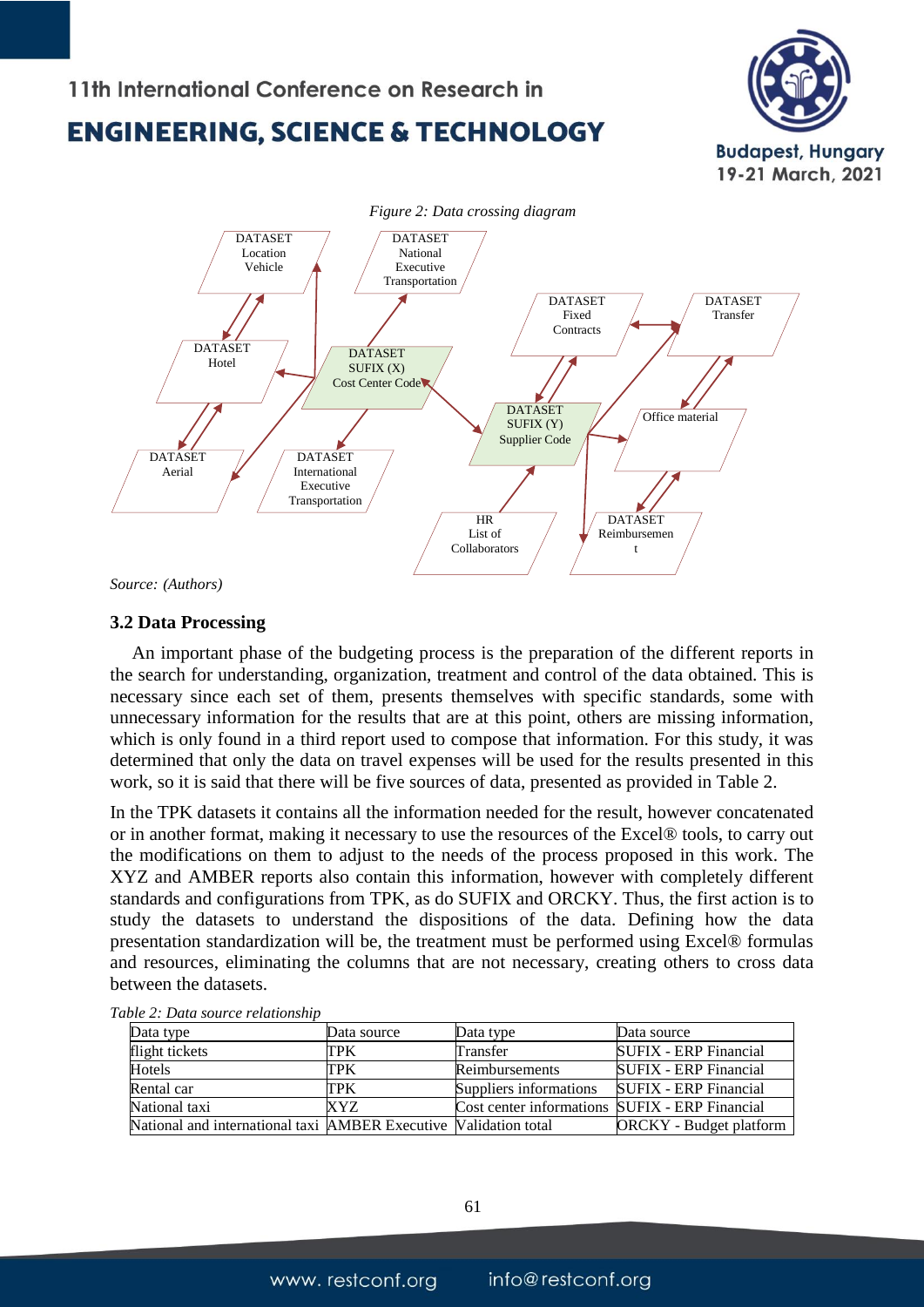

#### *Source: (Authors)*

Finally, various actions, resources and formulas are used in order to build a pattern, which is understood by managers and thus, facilitating decision making. Some of these actions taken to construct the patterns are shown in the following Tables. Note that the data presented contains the date and also the time, which it isnot needed in the process and because of that it is necessary to remove it. So, it was used the 'Text for Columns' feature, located on the 'Data' tab in Excel ®, to separate the date from the time and delete unnecessary information.

For the result, it is necessary to create a new column, called Deadline, which will provide information on how many days in advance the reservation was made in relation to the day of the trip, which is important for measuring the planning of the employee's agenda to fulfill his commitments. To check what is the budget impact, for this action, in the column created, it was performed the difference operation from the travel date column to the request date column, making it possible now to create another column containing a reservation advance range. In Table 3 it is possible to see an overview of how this part of the report was organized. After this implementation, it is possible to compare and analyze the average value of the reserves, which is an important indicator for the forecast of the budget for the next period, as shown in Table 4.

|  |  | Table 3: Creating Anticipation Strip |  |
|--|--|--------------------------------------|--|
|--|--|--------------------------------------|--|

| $\mu$ , $\mu$ is the experience is the set |          |                    |                      |
|--------------------------------------------|----------|--------------------|----------------------|
| <b>Request Date</b>                        | Deadline | <b>Travel Date</b> | Advance Range (days) |
| 27 JAN 2019                                | 17       | 13 FEB 2019        | from 16 to 20        |
| 28 JAN 2019                                | 18       | 15 FEB 2019        | from 16 to 20        |
| 02 JAN 2019                                | 12       | 14 JAN 2019        | from 0 to $15$       |
| 02 JAN 2019                                | 14       | 16JAN 2019         | from 0 to $15$       |

*Source: (Authors)*

| Table 4. Average Value Composition by Range |  |  |  |  |
|---------------------------------------------|--|--|--|--|
|---------------------------------------------|--|--|--|--|

| Advance Range (days) | Value      | Mean Value |
|----------------------|------------|------------|
| from $16$ to $20$    | R\$ 179.05 | R\$ 196.86 |
| from $16$ to $20$    | R\$ 214.66 | R\$ 196.86 |
| from 0 to $15$       | R\$ 625.06 | R\$ 554.02 |

*Source: (Authors)*

The treatment, cleaning, organization and manipulation of the datasets, takes a long time and a lot of knowledge of the analyzed data to be able to extract information. Even then, only with Excel® and its various resourcesit is not enough to obtain efficient, fast and dynamic information visualizations, , because there are several sources and from very extensive databases, demanding thousands and even millions of lines in the software. Based on that, it is proposed to use the Power BI tool, as a BI solution, to facilitate the creation of relationships between the different reports.

#### **3.2.1 Business Intelligence Application**

The use of a BI solution does not mean that data processing will be eliminated from tasks. These actions will only be optimized and modified, for example, in the creation of specific datasets to generate relationships within the Power BI tool (see Table 5 and Table 6). It was noted that in Power BI a relationship was determined between the columns that contain the same data, making the visualization dynamic and optimizing the use of Excel® formulas and resources. Table 5 represents a dataset with only one column, which contains only one

62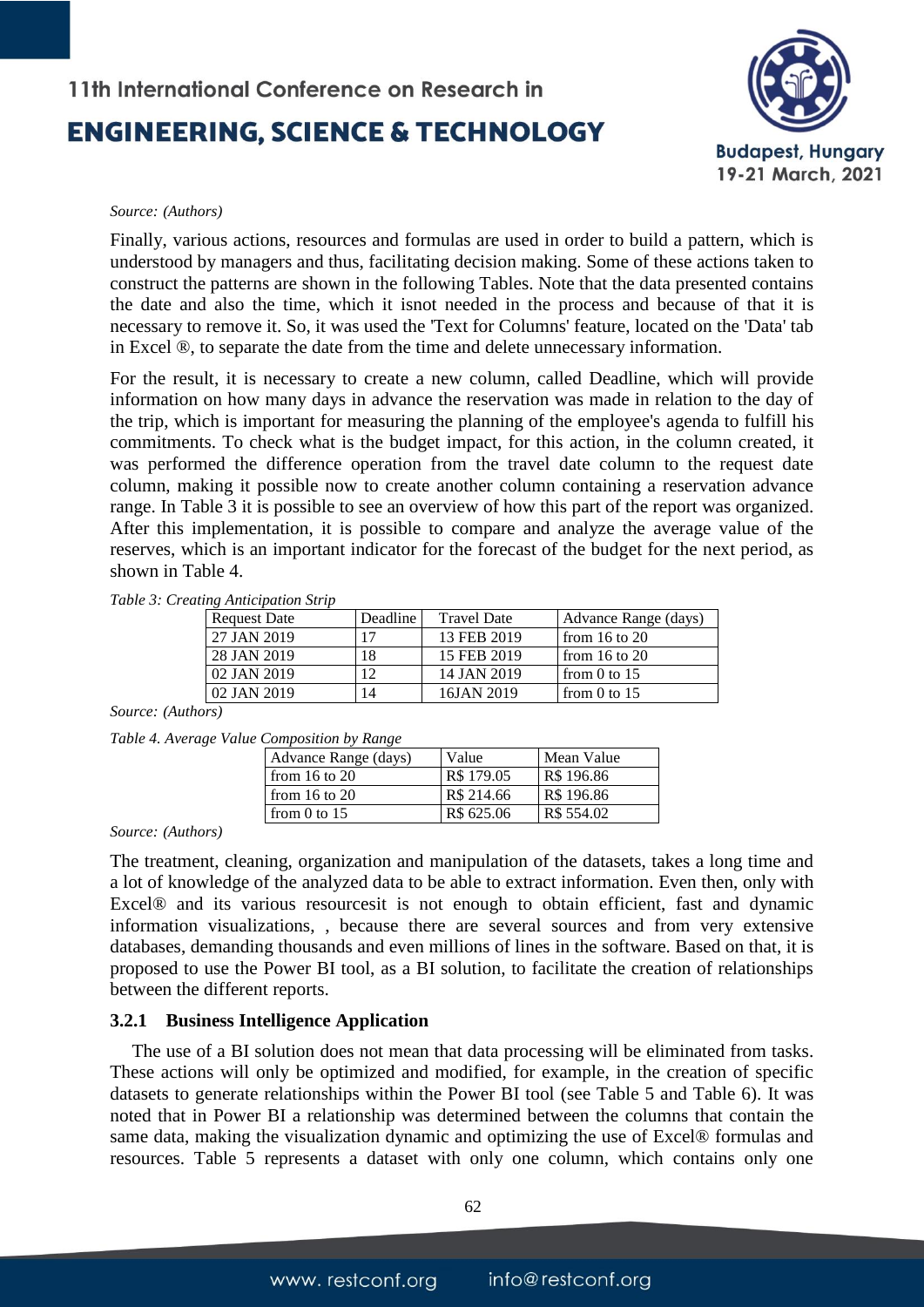## **ENGINEERING, SCIENCE & TECHNOLOGY**



occurrence of data from one of the columns of the dataset with all the information represented in Table 6. The relation of an occurrence of Table 5 was observed for many occurrences of Table 6. The relationship created between the datasets allows to generate clear visualizations, obtaining instant information for decision making. In Figure 3 it is possible to see the average value of the days bands in advance, as well as the percentage that it represents of the total value of the reserves.

*Table 5: Dataset Advance Days Range Reference*

| Advance Range (days) |
|----------------------|
| from 16 to 20        |
| from 41 and above    |
| from 0 to $15$       |
| from 21 to $30$      |
| from $31$ to $40$    |
|                      |

*Source: (Authors)*

#### *Table 6 - Dataset com Todas as Informações*

| from 41 above<br>Emirates<br>31.921.50<br>BH/Singapura - India/BH<br>. São Paulo - Belo Horizonte - São Paulo<br>from $16$ to $20$<br>325.28<br>Azul | Advance Range (days) | Complete Trip | Airline | Total (R\$) |
|------------------------------------------------------------------------------------------------------------------------------------------------------|----------------------|---------------|---------|-------------|
|                                                                                                                                                      |                      |               |         |             |
|                                                                                                                                                      |                      |               |         |             |

*Source: (Authors)*



Average Value of Advance Ranges



#### *Source: (Authors)*

Another advantage of using BI is to obtain several visualizations in different dimensions, where all the evolution of the information is observed, so that a more accurate and assertive analysis of the use of resources foreseen in the budget plan is possible. In Figure 4 it is presented the evolution mentioned. The visualization of Figure 4 allows the user to quickly analyze the average amount per band in advance, the average amount paid per airline, the total amount paid per month, a quarterly view of the expense and also the gross amount spent in the period from January to June 2019 , all of this on the same screen, thus streamlining the possibility of making a more assertive decision.

#### *Figure 4: Evolution of Air expenses*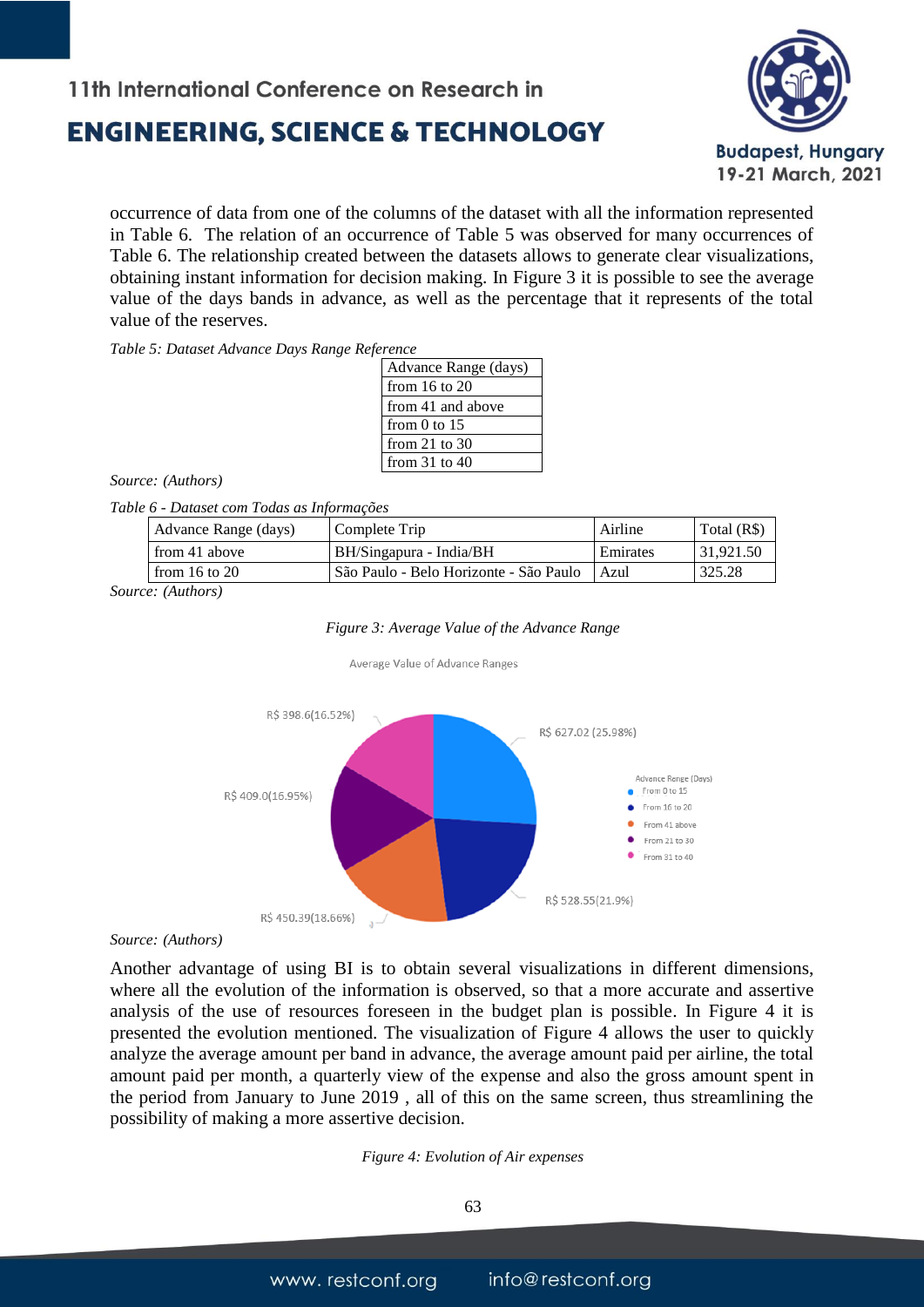### 11th International Conference on Research in

## **ENGINEERING. SCIENCE & TECHNOLOGY**





*\*Mi = R\$ 1 Million; Source: (Authors)*

### **3.3 Financial Results**

The financial results that can be obtained, with the possibility of better visualizing the information, are many. The following figures illustrate some of these cases and decisions that can be taken, from the point of view of crossing data and in various dimensions of analyze. Calculating the average value of the reserve anticipation range 'from 0 to 15', 'from 21 to 30' and making the difference between the two, as shown in Figure 5, quickly demonstrates that savings of 354.59 thousand of Brazilian reais would be achieved. Thus, if all reservations made in the period presented, were better planned and made in advance, between 21 and 30 days, there would be a reduction of approximately 20% in the gross total, which concludes that an action is needed to minimize this cost. Analyzing the expenses with accommodation, it is suggested, through the feasibility research in the central table Appendix I a.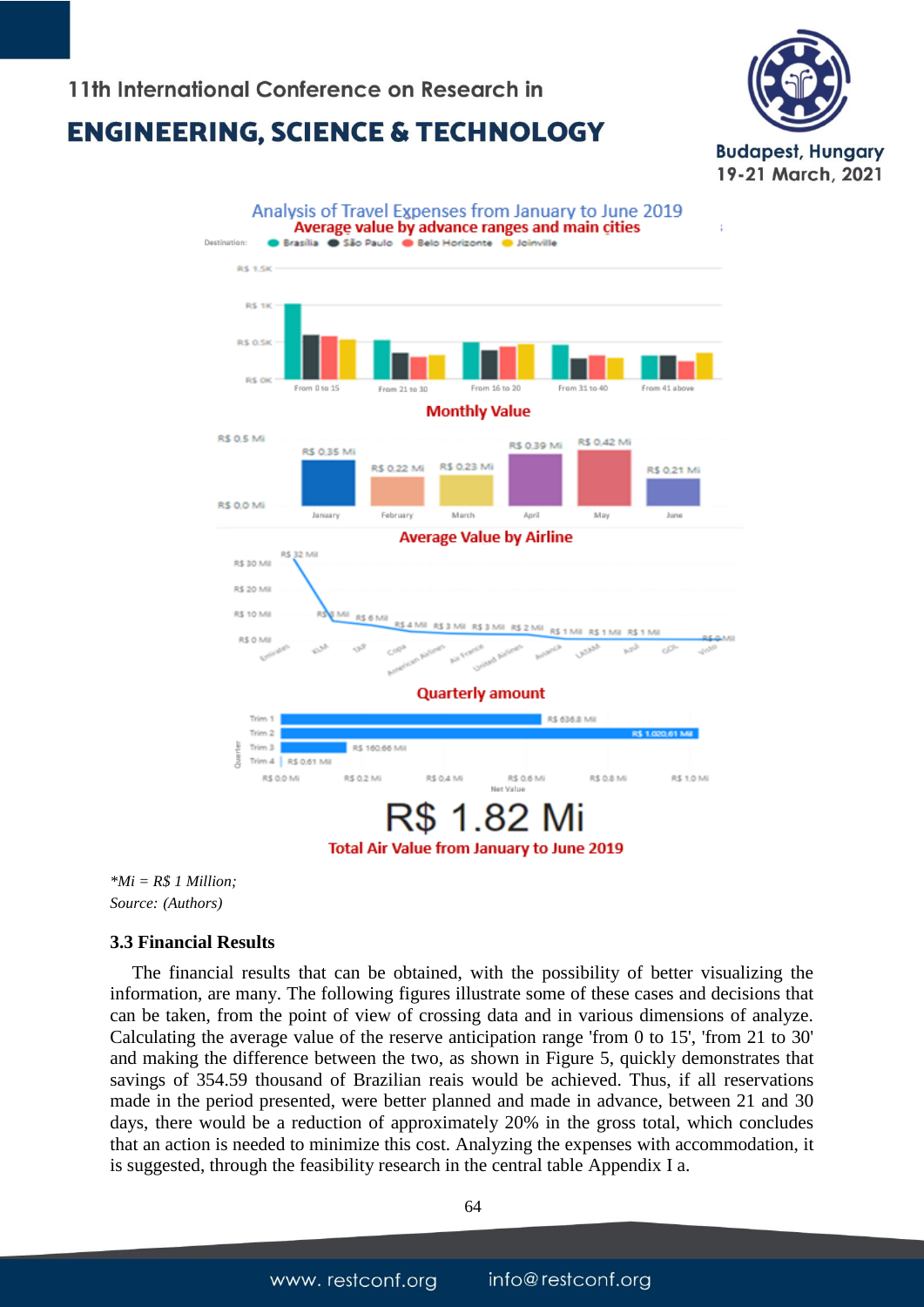

The decision to hire the fixed service of corporate apartments, in the main cities, where the company's commitments take place, demonstrated significant rates of cost reduction. It is also clear that other analyzes are necessary, such as: operational cost in the management of reservations, distance between the place of lodging and the commitments of the employees. However, it is a vision that is necessary for business improvement options.



#### *Figure 5: Simulation of Economy*

*\*Mi = R\$ 1 Million*

*Source: (Authors)*

Other analyzes that can be obtained are the macro dimension of the use of expenses. Appendix I b shows information of a high degree of relevance to the business. In the table on the upper right, it shows the total of each service for the period, on the upper left it brings an index that each type of service represents on the total expense, enabling the quantitative analysis of which one should take cost optimization action, that is, the most impactful for the business. In addition to the average values of each one of them in the lower left table, which is estimated to be the average tickets that will be used for the projection of the budget, for this type of expenditure, for the next period and finally the total amount, which is quite expressive for the company, since 3.2 million are believed that any manager would focus on planning and engagement actions, in order to reduce this expense as much as possible.

### **3.4 Experiments Via Time Series**

An ARIMA time series experiment was carried out, using historical data, from September of 2017 to September of 2019, of air travel expenses of company X, object of the study, in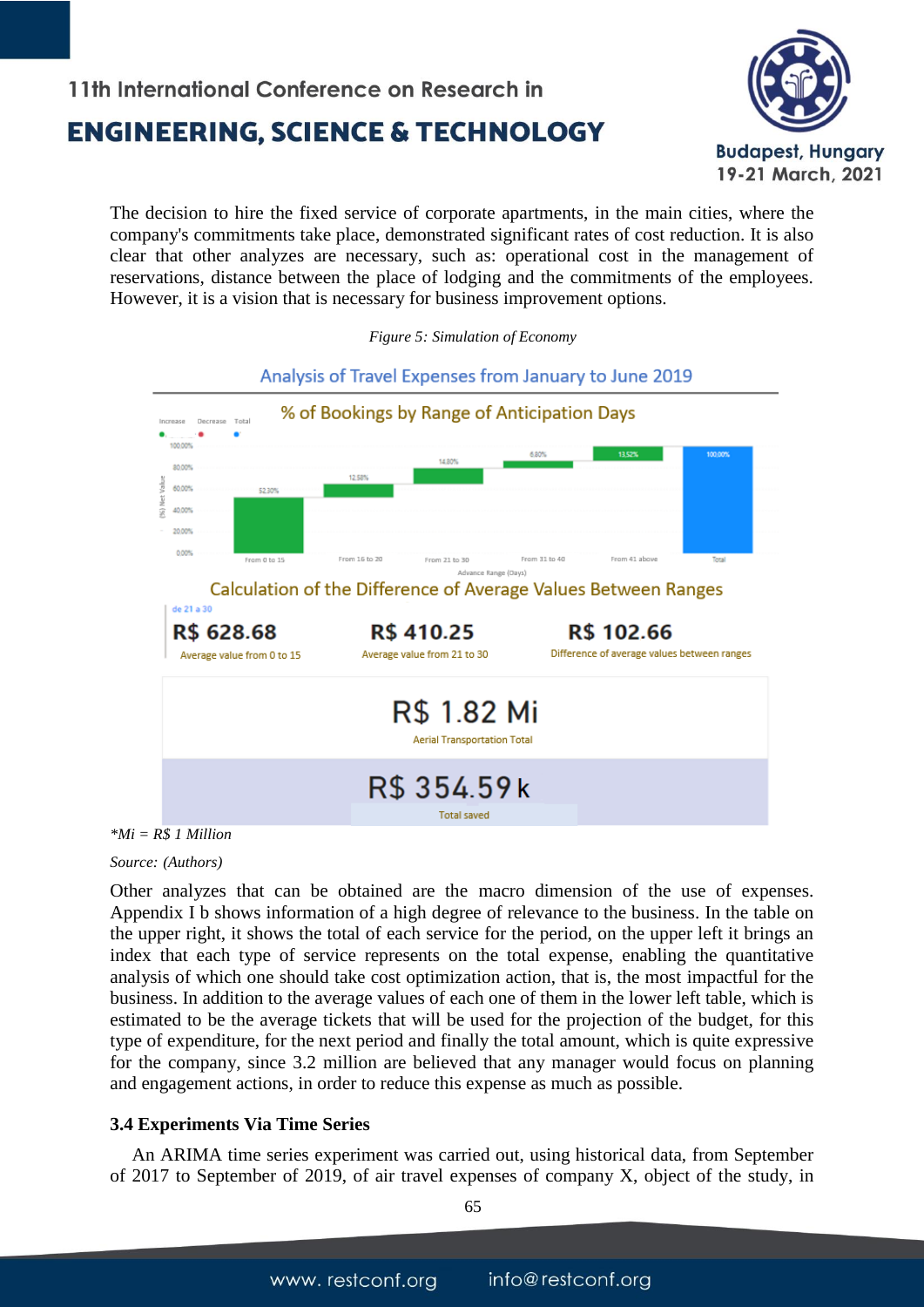

order to project a budget forecast of said expense, making inference on the possibility of automating the process of composing the company's entire budget. The experiment starts with importing and reading the data. At this point, some characteristics were observed in the data structure. It was identified that there were several lines with the same date and with the same value, which means, for example, that the same air flight and the same date was booked for more than one employee of company X, as a result of which some treatments were necessary , because the system did not recognize periods in the database, as well as a solution, the grouping was adopted adding the values of each of the duplicate dates.

The data was read again, but even so, the data set was not recognized as a valid period, because there were no travel reservations on all days of the month. Thus, it was opted for a new grouping based in weeks, as this would obtain the necessary number of weeks per year, which is 52, it was indicated, via code, for the program to group the days of the week and add the weekly values of them. A new reading of the data was carried out and it was found that it was recognized with valid periods, in this way the database was plotted again.

It was noticed when observing the graph on the x-axis that the data were random. This is because it was not indicated for the program which year and week the period starts, if the occurrence was identified, the frequency of 52 weeks was indicated, together with the year 2017 and week 35 as the beginning, in the function that transforms the data frame (column and row variables) into time series, which can be seen in the graph plotted in Figure 7. It was possible to observe that the the program carried out the transformation as indicated, dividing the periods by semesters, and between the periods 2018.5 and 2019.0 it can be inferred that the maximum value of approximately 29,000.00 and the minimum value understood after the 2019.5 period, but it is not possible to classify whether the time series shows trend or seasonality.

Thus, it is only possible to visualize that there is no change in the cycle and that it is a random series, but to project a forecast the program needs to decompose and classify this series. The periods are represented and classified on the y-axis in observed (original basis), trend (trend), seasonal (seasonality) and random (randomness), which validates the necessary conditions for the program to carry out the temporal projection. Before proceeding with the forecast, through ARIMA, it is necessary to run a line of code to validate the expected projection, with the objective of determining that it is projected 26 weeks (six months). With all the data and periods validated, in fact one can extract the forecast for the first six months of 2020 from the budget, as shown in Figure 6.



*Figure 6: Plot of projected forecast for the first 6 months of 2020*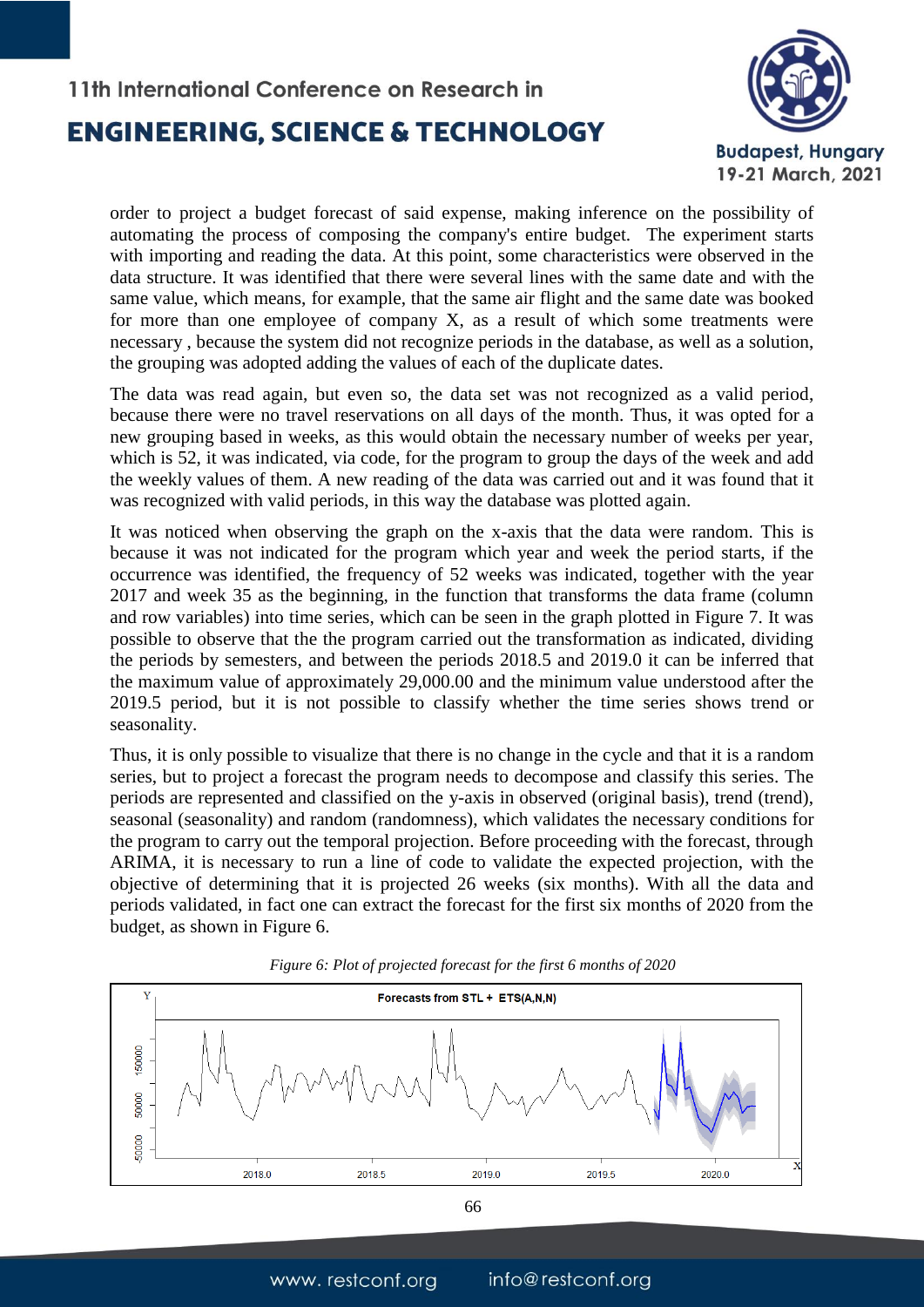

*Source: (Authors)*

The result shown in the graph in Figure 7 shows that the experiment can be used as a possible budget forecasting tool, as only air travel data was used, considering only the variables days and values, other experiments will be needed to determine the wide variety of variables and situations included in the budget process.

### **4. Conclusion**

It was presented that the concept of BI is based on the transformation of data into information, then decisions and finally actions. In the results of the study, the evolution of this concept was shown, and it is possible to conclude that a set of specific practices and knowledge is necessary to generate information, which makes business management more visual, in terms of results. It is concluded that, with the use of Power BI®, it is possible to optimize time and minimize company costs, by reducing operations with the use of compiled data, producing statistical data with graphical visualizations in several dimensions where it is possible to observe all the evolution of information generating more hits and less expenses.

Finally, the use of ARIMA proved to be effective, with due prior analysis of the base to be analyzed. Analyzing the related works, it can be seen that, as a differential, the study presents the results quantifying the possible financial reductions in the budget and enabled the prediction of expenses by ARIMA.

### **References**

- [1] Božič, K., and Dimovski, V. (2019). Business intelligence and analytics for value creation: The role of absorptive capacity. *International journal of information management*, 46, 93-103.
- [2] Ain, N., Vaia, G., DeLone, W. H., and Waheed, M. (2019). Two decades of research on business intelligence system adoption, utilization and success–A systematic literature review. *Decision Support Systems*, 125, 113113.
- [3] Richards, G., Yeoh, W., Chong, A. Y. L., & Popovič, A. (2019). Business intelligence effectiveness and corporate performance management: an empirical analysis. Journal of Computer Information Systems, 59(2), 188-196.
- [4] De Castro, L. M. & Da Silva, M. A. L. (2018) Business Intelligence (BI): Análise comparativa entre as ferramentas líderes no mercado. e-RAC, v. 8, n. 1.
- [5] Gartner, I. T. (2018) *Glossary: Business Inteligence*.
- [6] Chatfield, C., and Xing, H. (2019). *The analysis of time series: an introduction with R*. CRC press.
- [7] Lira, A. C. D. Q.; Gomes, M. D. L. B. & Cavalcanti, V. Y. S. D. L. (2019) Uma reflexão em busca de uma configuração: estratégia empresarial, competitividade, estratégia de produção. *Revista Capital Científico-Eletrônica (*RCCҽ)-ISSN 2177-4153, v. 17, n. 1, p. 124-139.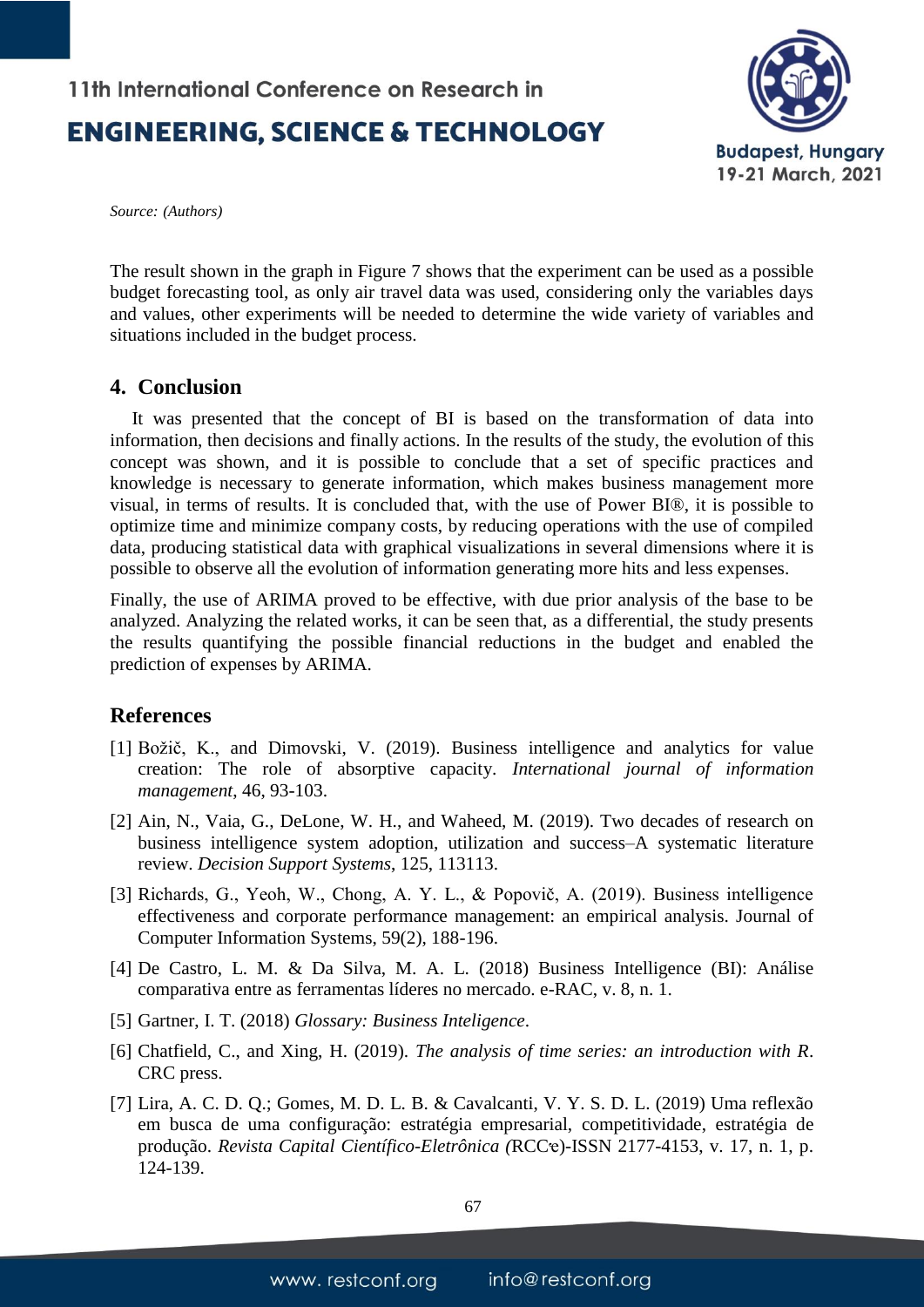## **ENGINEERING, SCIENCE & TECHNOLOGY**

11th International Conference on Research in



[8] Pereira, A. F. R.; Sampaio, F. J. C. D. S. and Guilherme, H. F. (2019) Estimativa da arrecadação própria municipal: um estudo da previsão dos impostos de municípios paraibano e potiguar através das séries temporais. *Brazilian Journal of Development*, v. 5, n. 6, p. 5675-5699.

### **Appendix I – Savings Evaluation**



| Cities       | <b>Total Hotel</b> | <b>Total Corporate</b> | Savings        |
|--------------|--------------------|------------------------|----------------|
| BH           | R\$74,304,97       | R\$ 46.946.44          | R\$ 27.358.53  |
| IOI          | R\$75.227.08       | R\$ 51,455,23          | R\$ 23.771.85  |
| SP           | R\$ 167.043,42     | R\$71,833,89           | R\$ 95.209,53  |
| <b>Total</b> | R\$ 316.575,47     | R\$ 170.235,56         | R\$ 146.339,91 |

*a - Viability of corporate apartments*